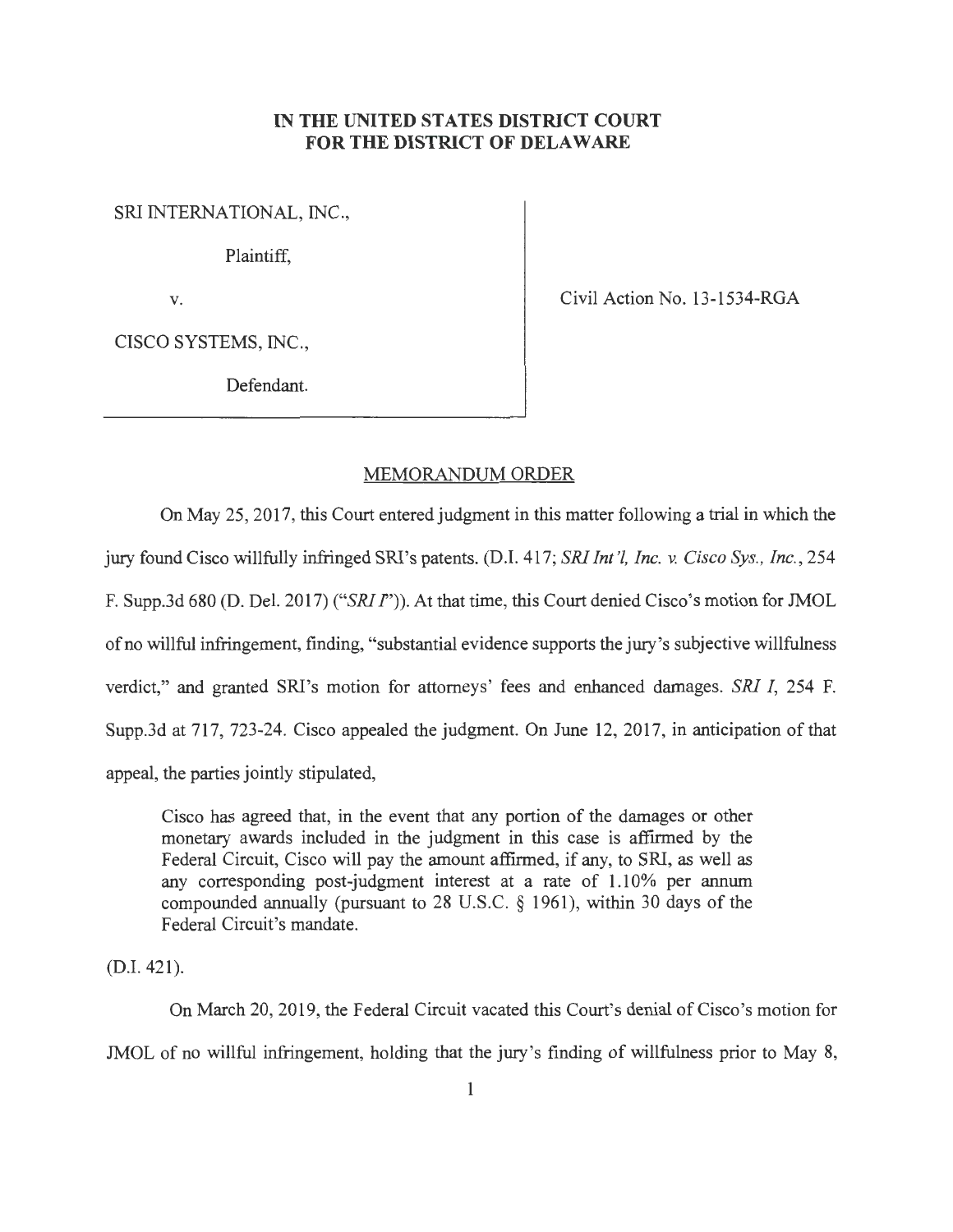2012 was not supported by substantial evidence. The Court of Appeals remanded the case "to decide in the first instance whether the jury's presumed finding of willful infringement after May 8, 2012 is supported by substantial evidence." *SRI Int '!, Inc.* v. *Cisco Sys. , Inc.,* 930 F.3d 1295, 1309-10 (Fed. Cir. 2019) *("SRI IF'), cert. den.,* 140 S.Ct. 1108 (2020). The Court of Appeals did not reach "the propriety of the district court's award of enhanced damages," instead choosing to "vacate the award of enhanced damages and remand for further consideration along with willfulness." *Id.* at 1310. The Court of Appeals also vacated the attorneys' fees award, for two reasons. The willfulness determination was a factor in the determination to award them, and the district court had included one billing entry "clearly included by mistake." *Id.* at 1311. In connection with willfulness, the Court of Appeals directed the District Court to consider whether "Cisco's conduct rose to the level of wanton, malicious, and bad-faith behavior required for willful infringement." *Id.* at 1309-10. On September 18, 2019, Cisco paid SRI the portions of the 2017 judgment that the Federal Circuit had affirmed in *SRI II,* plus interest calculated at 1.10% pursuant to the 2017 stipulation, about \$25,000,000. *(See* D.I. 467-1 Ex. 1 at 1; Ex. 2).

On remand, on March 18, 2020, this Court found, "There is no substantial evidence that Cisco's infringement was 'wanton, malicious, and bad-faith,"' and therefore denied SRJ's motion to amend the willfulness judgment and to award enhanced damages. *SRI Int '!, Inc. v. Cisco Sys., Inc.,* 2020 WL 1285915, at \*4 (D. Del. 2020) *("SRI III").* In the same opinion, this Court nevertheless found the case was "such an 'exceptional' case . . . that a full award of attorneys' fees is justified," and granted SRJ's motion for attorneys' fees and expenses. *Id.* at \*5. Final judgment issued on April 1, 2020. (D.I. 451). It awarded \$8,038,848.25 in attorneys' fees and costs (about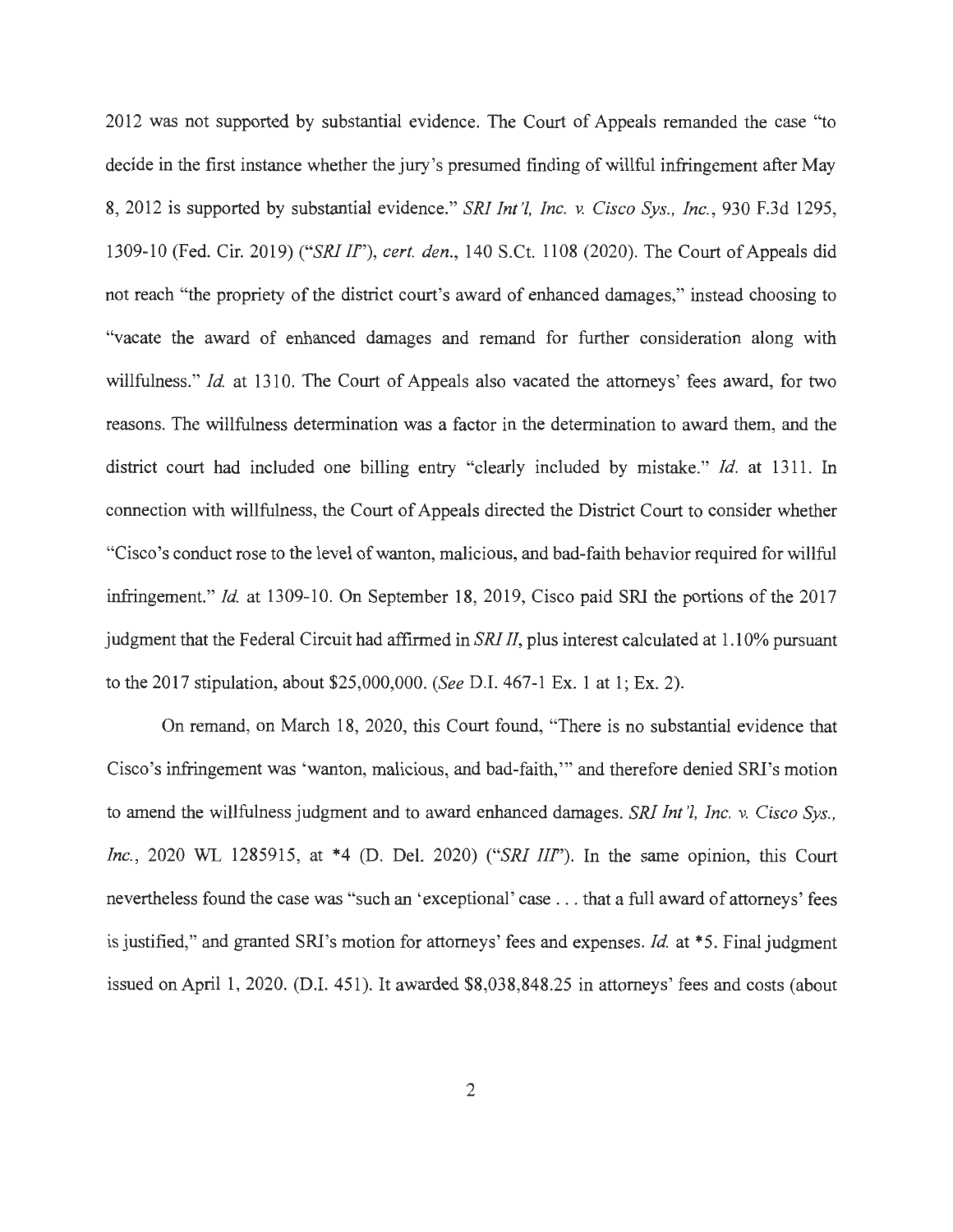\$3,000 less than in the 2017 judgment). Both parties appealed. On April 9, 2020, in anticipation of this second appeal, the parties jointly stipulated,

> Cisco agrees that, in the event that any portion of the award of attorneys' fees and costs included in [the April 1, 2020] judgment is affirmed by the Federal Circuit, Cisco will pay the amount affirmed, if any, to SRI, as well as any corresponding post-judgment interest at a rate of 0.17% per annum compounded annually (pursuant to 28 U.S.C. § 1961), within 30 days of the Federal Circuit's mandate.

(D.I. 457).

On September 28, 2021 , the Federal Circuit affirmed the grant of attorneys' fees, reversed the JMOL of no willful infringement, reinstated the jury's finding of willfulness, and reinstated the original award of enhanced damages. The Court held that substantial evidence supported the finding of willful infringement, because "the jury's unchallenged findings on induced infringement, when combined with Cisco's lack of reasonable bases for its infringement and invalidity defenses, provide sufficient support for the jury's finding of willful infringement for the period after May 8, 2012, when Cisco had notice of the patent." *SRI Int '!, Inc. v. Cisco Sys. , Inc.,*  14 F.4th 1323, 1329-30 (Fed. Cir. 2021 ) *("SRI IV''), pet.for cert. pending,* No. 21-1267 (Mar. 18, 2022). The Court clarified, in keeping with this Court's analysis in *SRI I,* that the "proper" test for willfulness does not require a finding of "wanton, malicious, and bad-faith behavior," but merely "requires a jury to find no more than deliberate or intentional infringement." *Id* at 1330. The Court of Appeals explained, "Because we reinstate the jury's willfulness verdict, we likewise restore the district court's award of double damages in *SRI* I." *Id* at 1331.

The Federal Circuit's mandate in accordance with its judgment issued on January 11 , 2022. (D.I. 462). On February 10, 2022, Cisco paid the attorneys' fees and costs (\$8,038,848.25) with post-judgment interest (\$25,478.70) calculated at 0.17% per annum, accruing from the date of this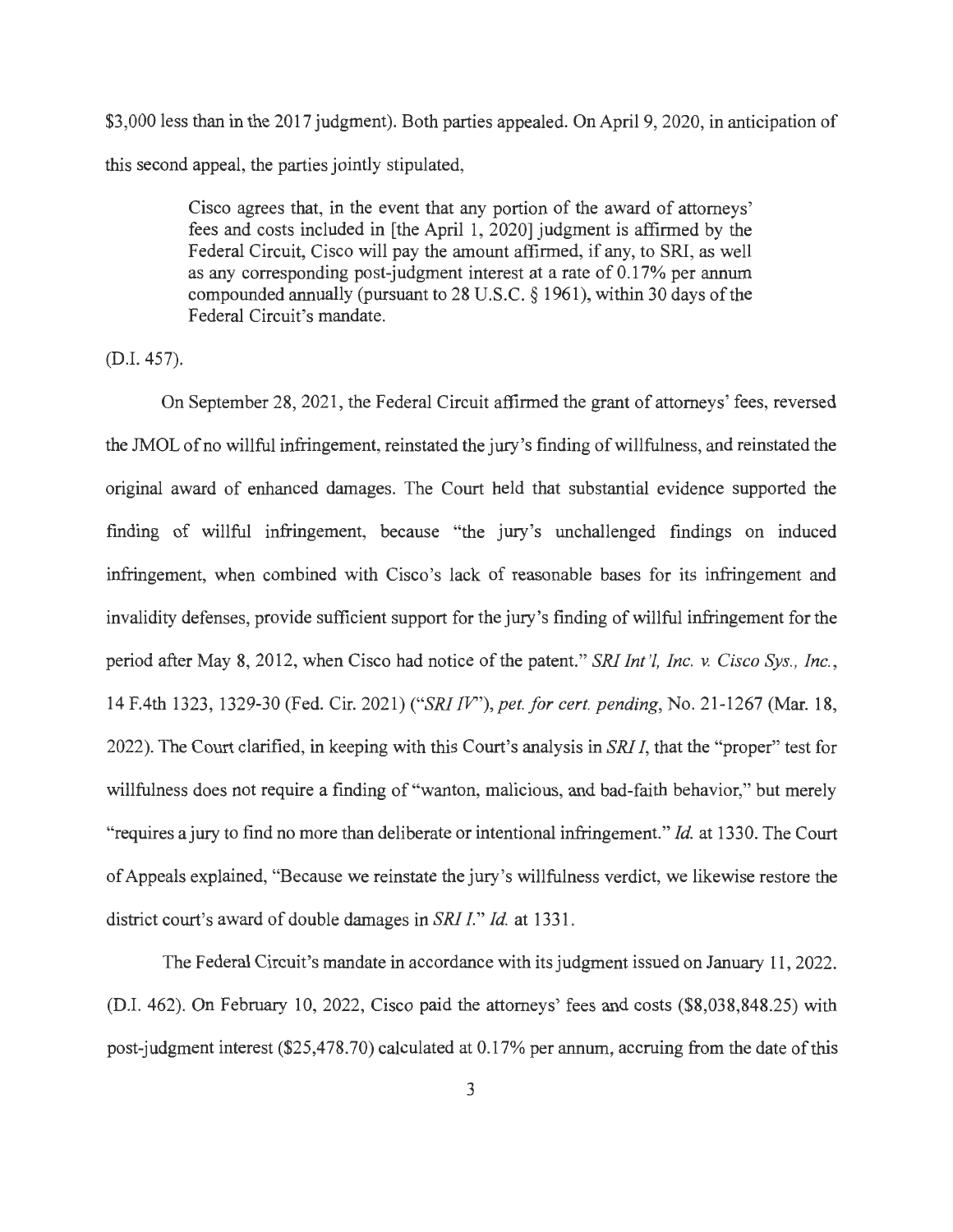Court's April 1, 2020 judgment, per the 2020 Stipulation, and the enhanced damages (\$23,660,000), with post-judgment interest (\$6,999.00) calculated at the then-applicable statutory rate of 0.08% per annum, accruing from the date of the Federal Circuit's September 28, 2021 decision. (D.I. 466 at 4; D.I. 465-5 at 2).

The present dispute is how the post-judgment interest on the enhanced damages<sup>1</sup> should be calculated. SRI argues Cisco should have paid interest dating back to the District Court's original final judgment on May 25, 2017, at the rate of 1.10% per annum, as specified in the parties' 2017 joint stipulation. SRI moves to enforce payment of post-judgment interest in accordance with the parties' 2017 Stipulation. (D.I. 463). I have considered the parties' briefing. (D.1. 464, 466, 468).

SRI argues the 2017 Stipulation governs Cisco's obligation to pay interest from the date of the *SRI I* judgment, at the 1.10% rate specified in the 2017 stipulation. (D.I. 464 at 3). SRI further argues that, even absent the stipulation, the case law requires the same conclusion, because "the purpose of post-judgment interest is to compensate the successful plaintiff for being deprived of compensation for the loss from the time between ascertainment of the damage and the payment by the defendant," and, "interest accrues from the original judgment unless it is 'completely reversed."' *(Id.* at 4 (quoting *Kaiser Aluminum & Chem. Corp. v. Bonjorno,* 494 U.S. 827, 835-36 (1990)) (cleaned up)).

Cisco responds that the 2017 Stipulation does not apply, because " [t]he award of enhanced damages in the 2017 Judgment was not affirmed in Cisco's appeal; it was vacated and remanded."

The parties do not dispute that the post-judgment interest on the attorneys' fees award was properly calculated pursuant to the second stipulation. *(See* D.I. 466 at 4 n.4).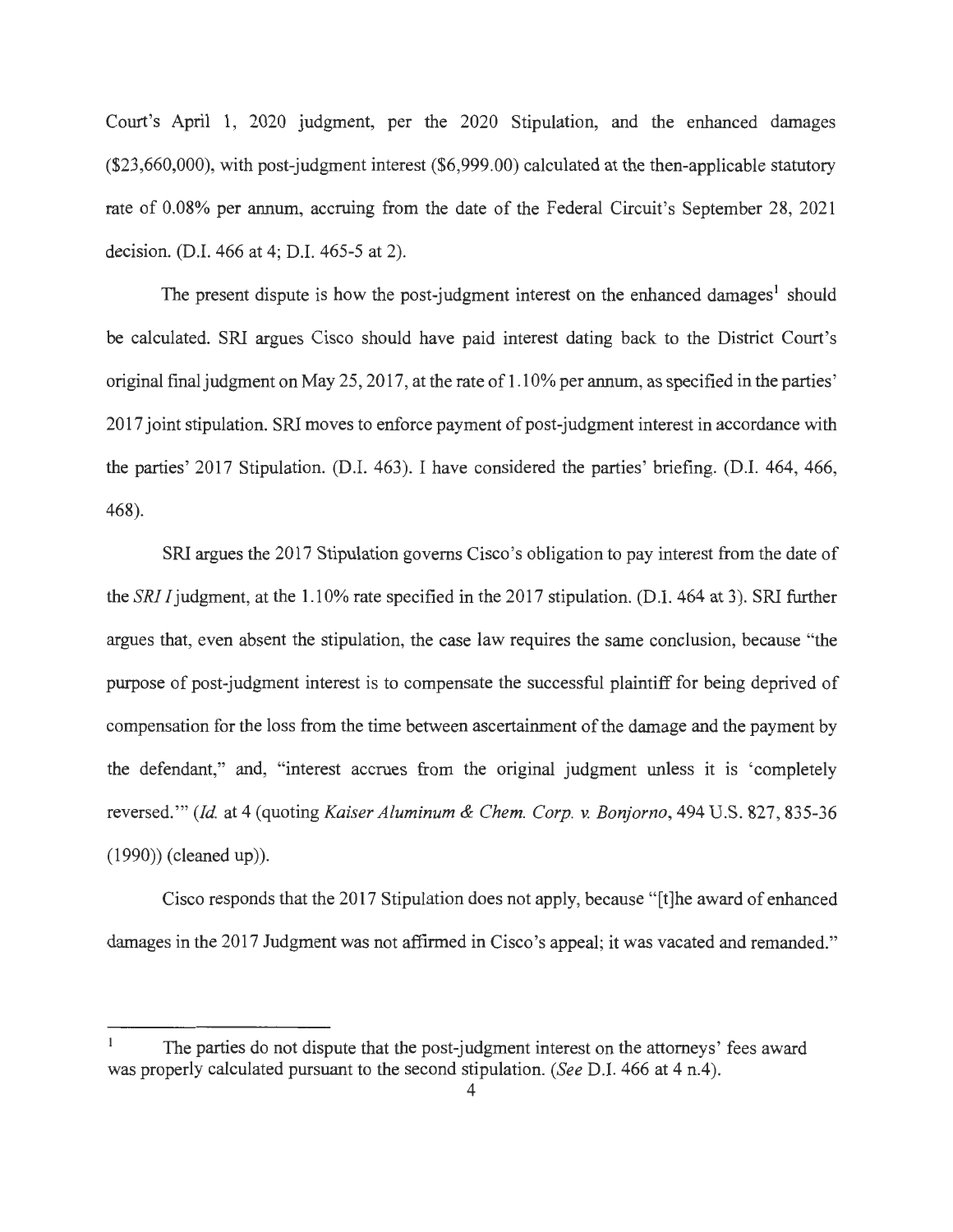(D.I. 466 at 5). Cisco argues that the parties' second stipulation with respect to the appeal of SRI Ill confirms the parties did not intend for the 2017 Stipulation to apply beyond the initial appeal of *SRI I. (Id.* at 7). Cisco argues that both parties agree the first stipulation applied to both enhanced damages and attorneys' fees, and therefore "the only reasonable explanation" for SRI's decision to enter into a new stipulation with respect to attorneys' fees in April 2020 at a lower interest rate is that both parties understood the first stipulation no longer applied. *(Id.* at 7-8). Finally, Cisco argues the law does not support application of the 2017 interest rate, because the legal basis for the judgment "change[d] after appeal." *(Id.* at 8 (quoting *Addie v. Kjaer,* 836 F.3d 251, 259 (3d Cir. 2016))).

The 2017 Stipulation states that Cisco will pay post-judgment interest at a rate of 1.10% "in the event that any portion of the damages or other monetary awards included in the judgment in this case is affirmed by the Federal Circuit." (D.I. 421). The 2020 Stipulation, on the other hand, does not address the interest rate in connection with enhanced damages. (D.I. 457 ("[I]n the event that any portion of the award of attorneys' fees and costs included in that judgment is affirmed by the Federal Circuit  $\dots$ ")). At the time, there was nothing to address, since I had decided that there was no willfulness and thus no basis to award enhanced damages. Plainly, the 2020 Stipulation decided nothing about the interest rate that would accompany an award of enhanced damages. Thus, the 2020 Stipulation offers no support to Cisco for the proposition that the parties had agreed, and the Court had decided, that the interest rate should be 0.17%.

SRI's argument that the 1.10% rate set in the 2017 Stipulation necessarily still applies is not compelling either, because the 2017 Stipulation literally requires that Cisco "pay the amount affirmed" by the Federal Circuit, and while the ultimate result was substantially equivalent to an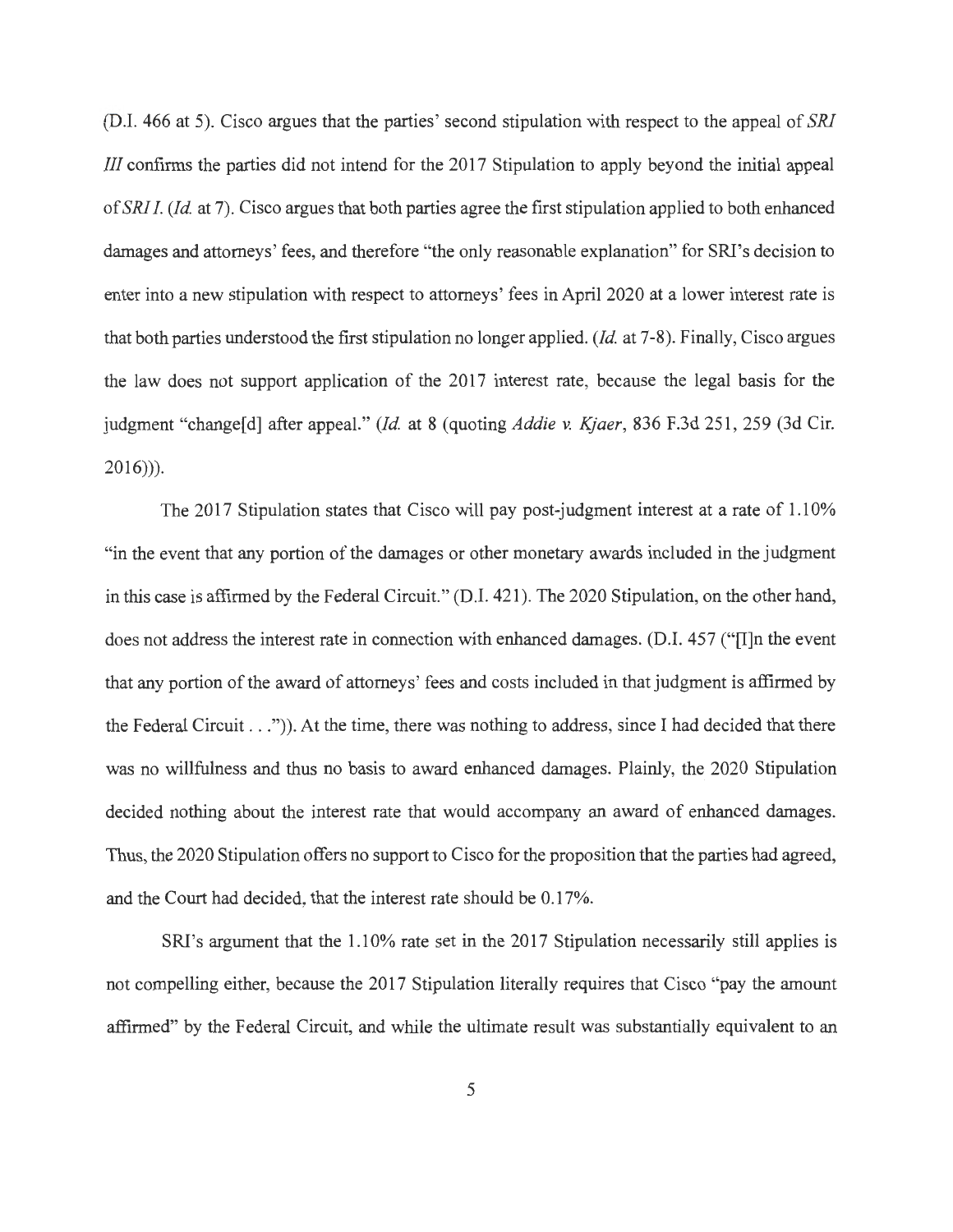affirmance, in neither appeal did the Federal Circuit "affirm" the 2017 Judgment. Rather, in the first appeal the Court "vacated" it and in the second the Court "reinstated" it. *SRI II,* 930 F.3d at 1312; *SRI IV,* 14 F.4th at 1332. Thus, the only thing about the two Stipulations that is clear to me is that they do not help Cisco.

Assuming, without deciding, that the Stipulations do not mandate a result in favor of SRI, I nevertheless conclude that SRI has the better of the argument under controlling law. The Court of Appeals for the Third Circuit has addressed the issue before.<sup>2</sup> In *Addie v. Kjaer*, 836 F.3d 251 (3d Cir. 2016), the Court resolved an issue of Virgin Islands law by analogy to the federal postjudgment interest statute. The Court explained, "Whether postjudgment interest should run from the date of the original judgment following the jury verdict or the post-remand judgment 'turns on the degree to which the original judgment was upheld or invalidated on appeal.' *" Id.* at 258 ( citing *Loughman v. Consol-Pa. Coal Co.,* 6 F.3d 88, 97 (3d Cir. 1993) (interpreting the federal postjudgment interest statute, 28 U.S.C. § 1961)). "The application of this standard is fact specific," and where the Court of Appeals "orders the original judgment reinstated in its entirety, postjudgment interest will accrue from the date of the first judgment." *Id.* at 258-59. "Distilled to its essence, the inquiry is when liability and damages, as finally determined, were ascertained or established." *Id.* at 259. "When the legal basis for the judgment changes after appeal, postjudgment interest properly begins from the time of the judgment after remand." *Id.* ( cleaned up).

<sup>&</sup>lt;sup>2</sup> SRI relies in part on *Transmatic, Inc. v. Gulton Indus., Inc.*, a Federal Circuit opinion, as authority for when post-judgment interest should begin. 180 F.3d 1343 (Fed. Cir. 1999). The Court in *Transmatic* makes clear, however, that because "determining the correct dividing line for calculating pre- and post-judgment interest" is not "a subject unique to patent law," such a determination is governed by regional circuit law. *Id.* at 1347-48.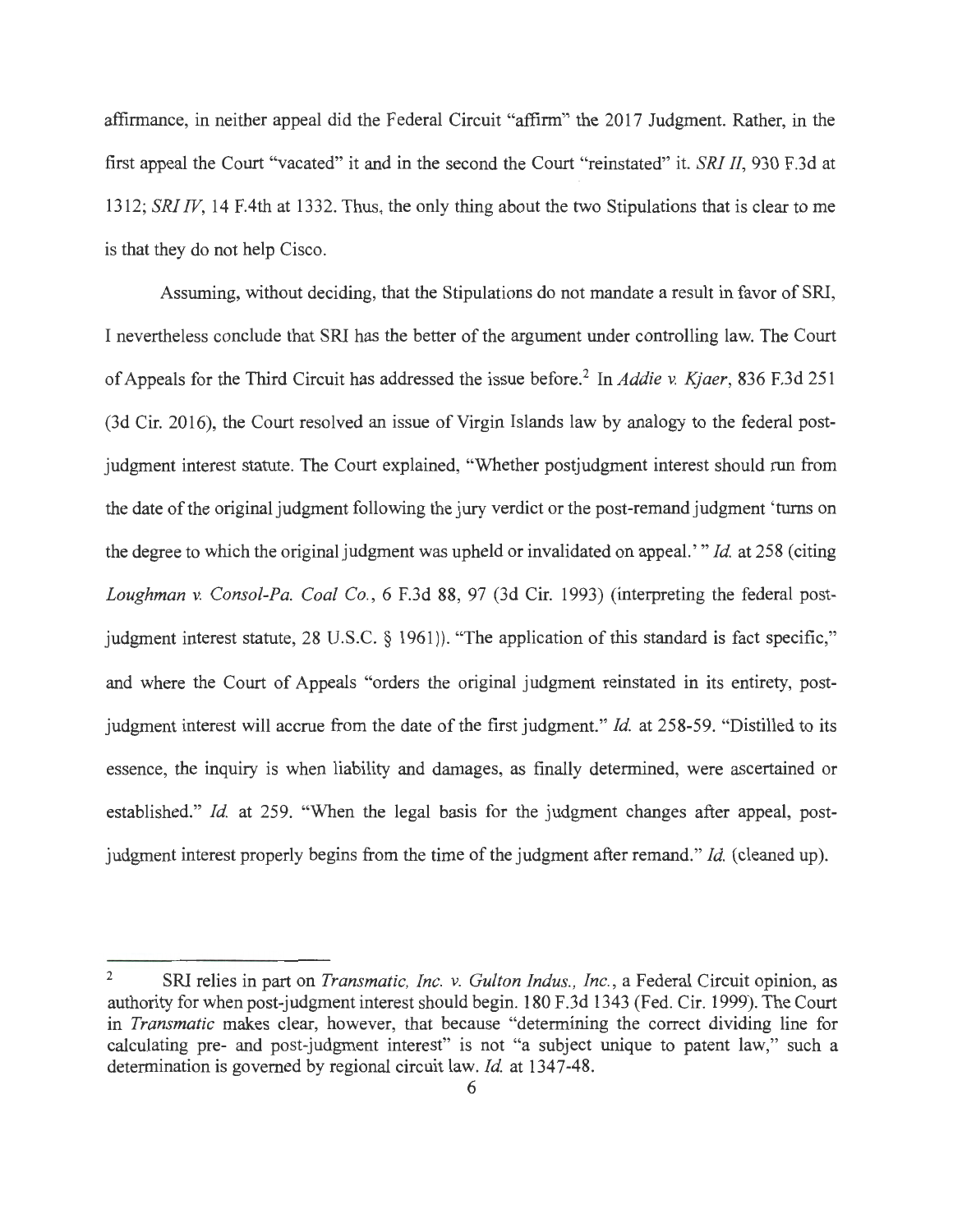In *Addie,* the Court declined to award damages dating back to the original judgment because "[a]lthough the amount of [plaintiff's] recovery ultimately was the same in the [first and second] judgments, the nature and legal basis for the judgments changed." *Id.* In the second judgment, on remand, the district court granted the plaintiff recovery on his unjust enrichment claim, whereas the jury was not allowed to consider the plaintiff's unjust enrichment claim in determining the damages award for the first judgment. On those facts, the Court of Appeals found, "The final determination of liability and damages was not ascertained or established until [the second judgment], and the district court correctly determined that this was the date from which postjudgment interest accrues." *Id.* 

While *Addie* is the most recent Third Circuit case interpreting 28 U.S.C. § 1961 , the more factually analogous case here is *Loughman v. Consol-Pa. Coal Co.*, 6 F.3d 88 (3d Cir. 1993). There, in brief, the jury found defendants liable for fraudulent conspiracy, fraud, legal malpractice, and RJCO violations, and awarded compensatory and punitive damages. *Id.* at 93.The district court then dismissed the legal malpractice claim, vacated the RJCO judgment, holding it was insufficient as a matter oflaw, and ordered a new trial on damages. *Id.* The jury awarded a new damages award that was subsequently reversed on appeal, where the Court of Appeals held, (1 ) the district court had abused its discretion in ordering the new trial on damages, (2) the first award of punitive damages was supported by the record, (3) the legal malpractice verdict should be reinstated, and (4) the district court properly found the RJCO claims insufficient as a matter oflaw. *Id.* 

Ultimately, the Court of Appeals in *Loughman* found that post-judgment interest should be calculated from the date of the first judgment, explaining, "all the defendants accomplished in the first appeal was the elimination of the RJCO claims," and, although this "eliminate[d] one ground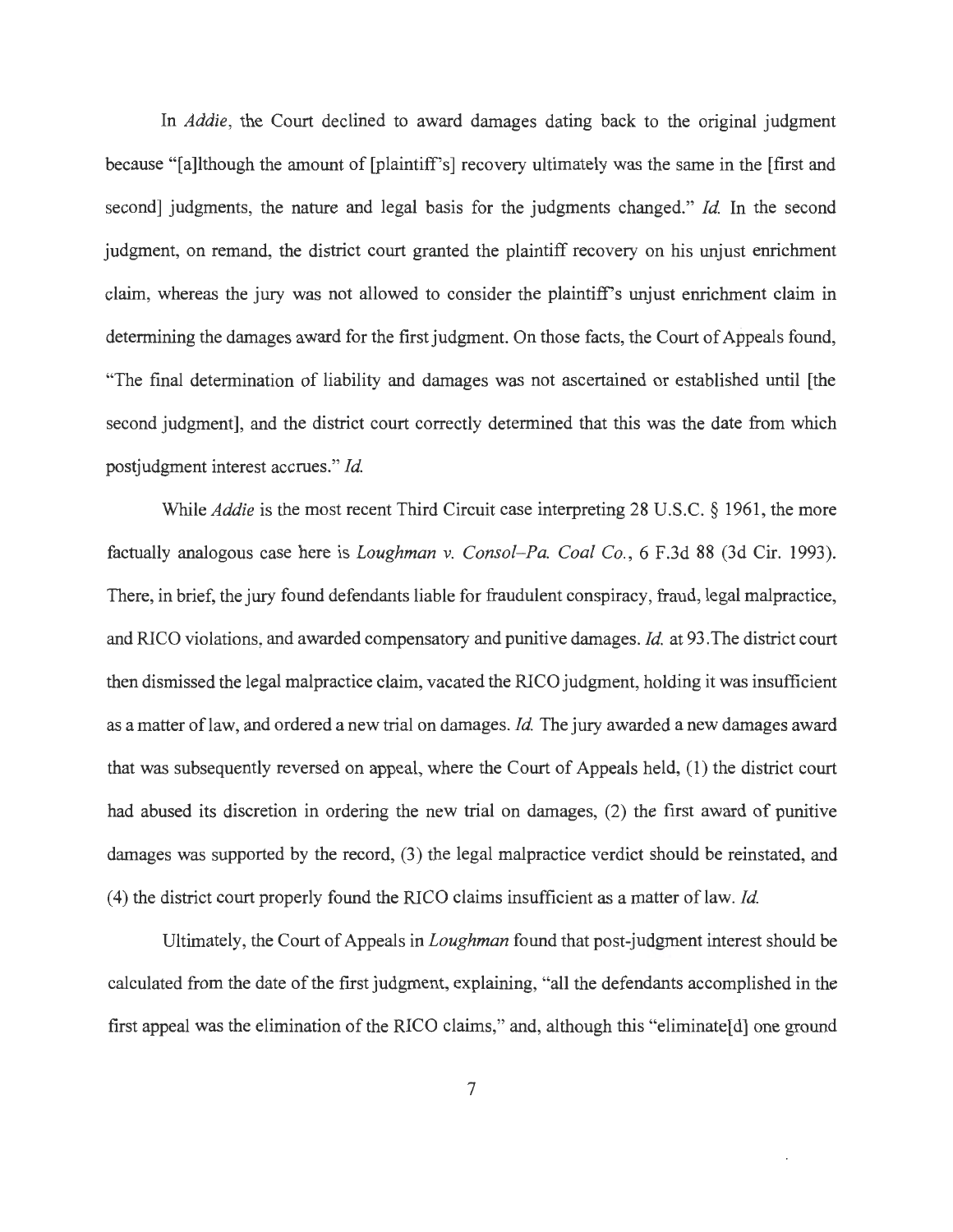of liability," " [i]t did not affect the plaintiffs' ultimate right to recovery, nor the amount of that recovery, since the other bases for liability and compensatory damages, which were reinstated on remand, were reflected in the first judgments." *Id.* at 99.

Here, it is even more clear that liability and damages, as finally determined, were first ascertained or established in the original judgment. Neither the amount (\$23,660,000) nor the legal basis for awarding enhanced damages changed from the initial judgment in *SRI I* to the final judgment. (D.I. 416; D.I. 465-5). Cisco's argument that the legal basis for the award changed because "[w]hen the Federal Circuit reversed this Court's remand determination of no willfulness, it justified the willfulness verdict on different grounds [than the district court in *SRI* I]" is unavailing. (D.I. 466 at 8-9). In *SRI IV*, the Court of Appeals expressly "reinstate[d] the jury's finding of willfulness, and reinstate[d] the award of enhanced damages." 14 F.4th 1332. That the Court of Appeals in *SRI IV* relied on a slightly different combination of evidence than the district court in *SRI I* in determining the willfulness verdict was supported by substantial evidence does not mean the "legal basis" for the judgment changed. The "legal basis" for the enhanced damages award in both *SRI I* and *SRI IV* was a conclusion that the jury's finding of willfulness was supported by substantial evidence. That is more than sufficient to show "the essential liability and damage elements" of the final judgment were fully "ascertained" in the initial judgment. *Loughman,* 6 F.3d at 94.

For these reasons, SRJ's motion to enforce order on payment of post-judgment interest (D.I. 463) is **GRANTED.**